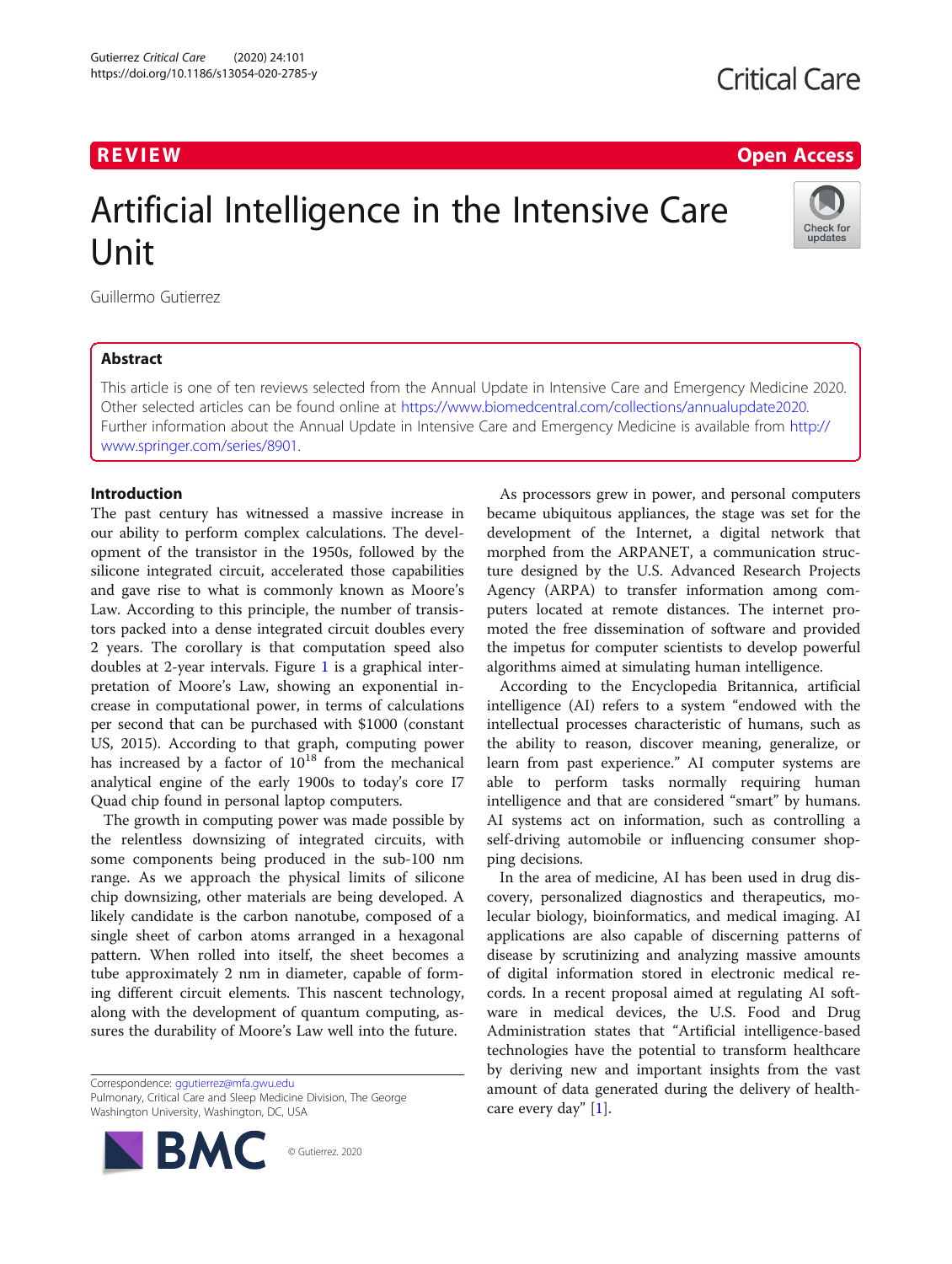<span id="page-1-0"></span>

#### Machine Learning

Human intelligence is defined by the mental capability to think abstractly, use reason to solve problems, make plans, comprehend complex ideas, and learn from experience [[2](#page-7-0)]. Much of human intelligence involves pattern recognition, a process that matches a visual or other type of stimuli, to similar information stored in our brains. Although endowed with abstract thinking and capable of sublime leaps in imagination, humans have a limited capacity for memory. It is estimated that the brain cannot store more than four "chunks" of short-term memory at any one time [[3](#page-7-0)]. Moreover, humans find it difficult to think in terms of  $n$ -dimensional spaces or visualize patterns embedded into large quantities of data. Conversely, computers have vast memory storage, excel at handling multidimensional

problems and can discern even small or "fuzzy" associations within massive data collections.

The use of computers to guide the treatment of critically ill patients is not a new concept. With uneven results, computerized systems have been proposed in the past to monitor ICU patients [\[4\]](#page-7-0), manage patients on mechanical ventilators [[5](#page-7-0), [6\]](#page-7-0), guide care in patients with acute respiratory distress syndrome (ARDS) [\[7\]](#page-7-0), and manage arterial oxygenation [\[8\]](#page-7-0). These early computer systems were programmed with highly specific and sequential IF/THEN/ELSE logical expressions that assessed the validity of a condition based on accepted physiological principles and/or clinical experience (Fig. 2). According to these expressions, IF a given condition was judged to be "true," THEN the program executed instruction 1, ELSE, it executed instruction 2.

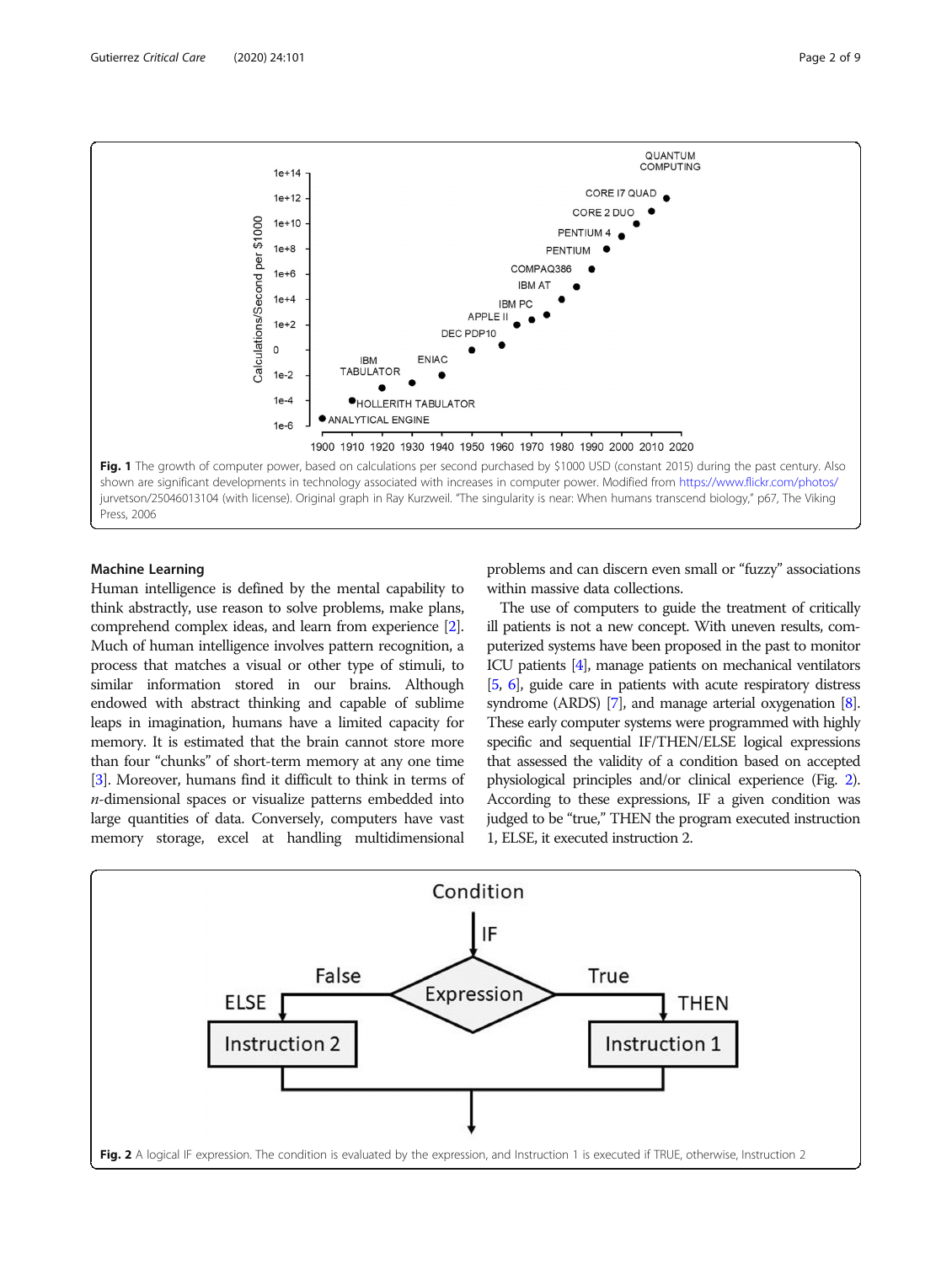<span id="page-2-0"></span>AI is based on a fundamentally different approach to traditional computer programming. Instead of instructing the computer to evaluate a given condition, or to perform a specific task according to detailed programmed instructions, AI algorithms, in a manner similar to the way children absorb knowledge, learn from exposure to numerous examples. AI algorithms establish their own rules of behavior and can even improve on their "intelligence" by incorporating additional experiences resulting from the application of these rules.

Machine learning is a subset of AI in which machines learn or extract knowledge from the available data, but do not act on the information. Machine learning combines statistical analysis techniques with computer science to produce algorithms capable of "statistical learning." Broadly speaking, there are two types of machine learning structures: supervised and unsupervised (Fig. 3).

#### Supervised Machine Learning

The objective of supervised machine learning is to develop an algorithm capable of predicting a unique output when provided with a specific input. In other words, the machine is shown examples of input  $(x)$  and its corresponding output (y), such that  $y = f(x)$ . Machine learning is predicated on large sets of data containing myriad examples that relate one or several input variables to a single output. The expectations are that the resulting algorithm will deliver accurate predictions when exposed to new and never before seen data. Supervised learning requires a great deal of human effort when building large datasets to train and test the algorithm. There are two major types of supervised learning: regression and classification.

#### Regression Learning

Most clinicians are familiar with regression analysis, a statistical technique producing a mathematical expression relating one input variable to another (linear regression) or many input variables to one dependent variable (multiple regression). In regression analysis, the output is a continuous function of the input. In other words, the predicted variable will change in concert with the input variables. Regression is used commonly to test hypotheses involving causal relationships, with the choice of model being based on its significance and goodness of fit.

#### Classification Learning

Classification supervised learning is a form of pattern recognition designed to predict a single, nonnumerical output, or "class," from a predefined list of possibilities. Classifier algorithms are trained with many lines of data, with each line having several input variables and one desired output. For example, a model designed to identify a breed of dog may be trained with data listing their traits or characteristics, e.g., height, type of hair, and length of tail. Each line will be associated with a specific breed. Once trained, the model can be asked to predict the dog breed when given new set of input variables.

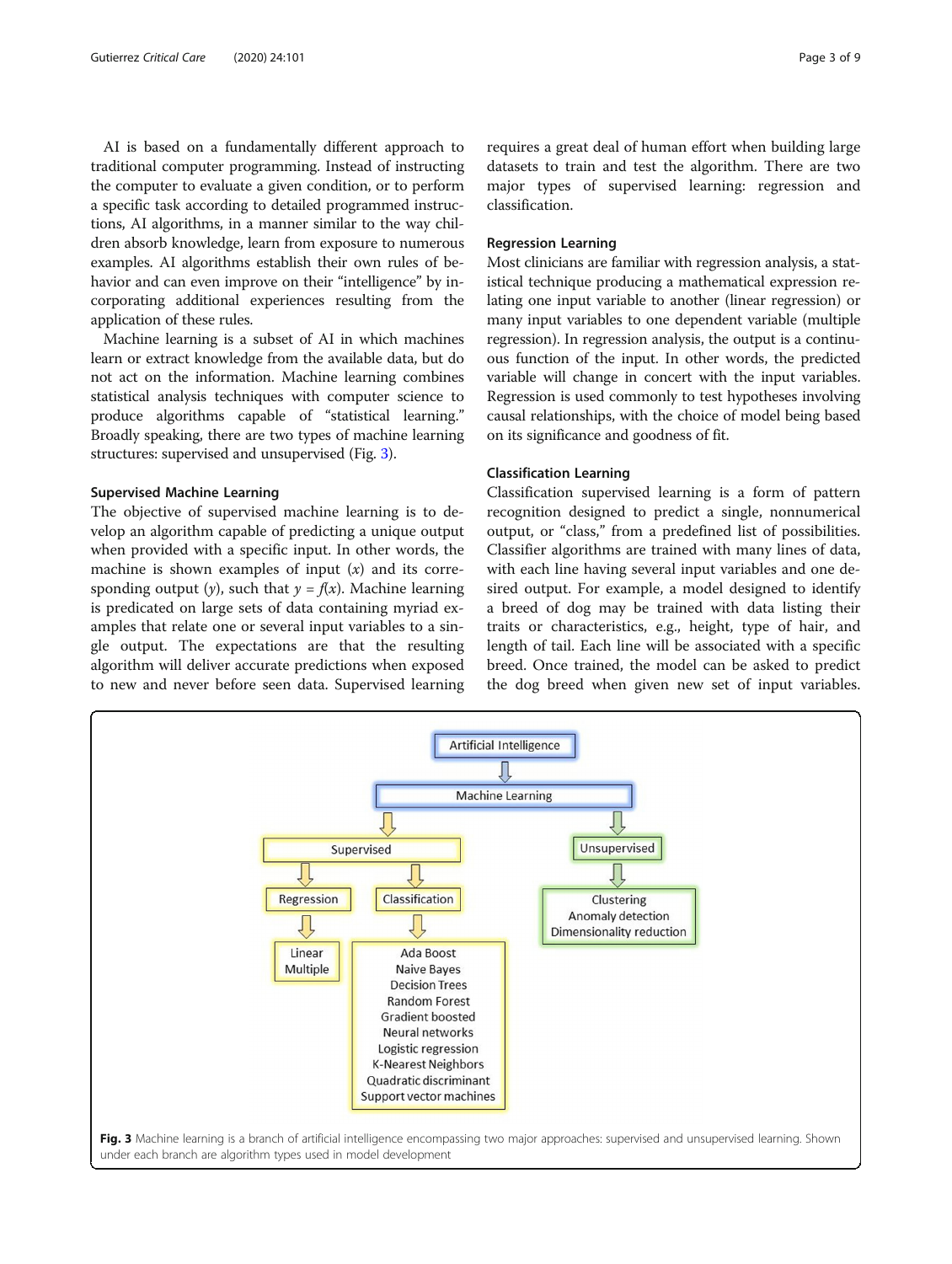Two important steps are needed to build a classifier model. The first is to establish the number of classes the model will be required to identify. The second is to identify the number of variables required to describe the classes. Fewer variables and classes require less training data and result in simpler and more accurate models. The simplest classification model is the binary kind, in which the model is asked to choose between a "Yes" and a "No" answer.

Classes may consist of physical objects (chair, table, etc.), medical conditions (e.g., sepsis, ARDS, chronic obstructive pulmonary disease [COPD], etc.), clinical or physiological observations (e.g., different types of arrhythmia or ventilator asynchronies). Each class is associated with a number of input variables common to all classes. In machine learning parlance, input variables are known as "features," with each line of data, or "instance," containing several features and a single class.

Let us say we want to develop a classifier algorithm to identify five different kinds of animal (Fig. 4). In this example, each line of data has one animal class and several features to describe the animal's characteristic, such as sea or land dwelling, fish or mammal. This is a very simple example having only one instance per class. The model, therefore, would be totally inadequate if its purpose were to differentiate among different dog or cat breeds. In that case, many more instances would be needed to describe different types of dogs and cats. The more specific one wishes to be, the more features are needed to describe the classes. On the other hand, increasing the number of features results in complex models that require greater computing power and longer time to run, a condition termed "the curse of dimensionality." An important guiding principle in machine learning is the truism that "less is best."

In mathematical terms, a feature matrix contains  $n$ features and  $m$  instances, and it is associated with an  $m$ length classification vector:

$$
x11x12...xn1 = y1\nx12x22...x2n = y2\nxm1x2m...xnm = ym.
$$

#### Developing a classifier model

Perhaps the most important step in developing a machine learning model is to have a clear definition of the problem and to determine its suitability for machine learning. The next step is to determine the size of the feature matrix and the classification vector (Fig. [5](#page-4-0)). Whereas humans develop generalized concepts on the basis of just a few examples, training a machine learning algorithm requires large quantities of data. The creation of a large feature matrix with its classification vector is accomplished by gathering as many instances as possible. Once satisfied that we have collected an adequate number of examples to be presented to the computer, we split the feature matrix into a "training" dataset, for model development, and a "test" dataset. The data are split by a random process that assigns instances from the original data to each dataset. A common practice is to use 70% or 80% of the data for training and the remainder for testing.

The purpose of the "test" dataset is to assess the algorithm's accuracy when exposed to never before seen data. Accuracy is defined as the percentage of correct answers made by the algorithm on the unknown "test" dataset. Should accuracy fall below a chosen expected value, we can choose to gather more "training" data or to use another type of machine learning algorithm altogether.

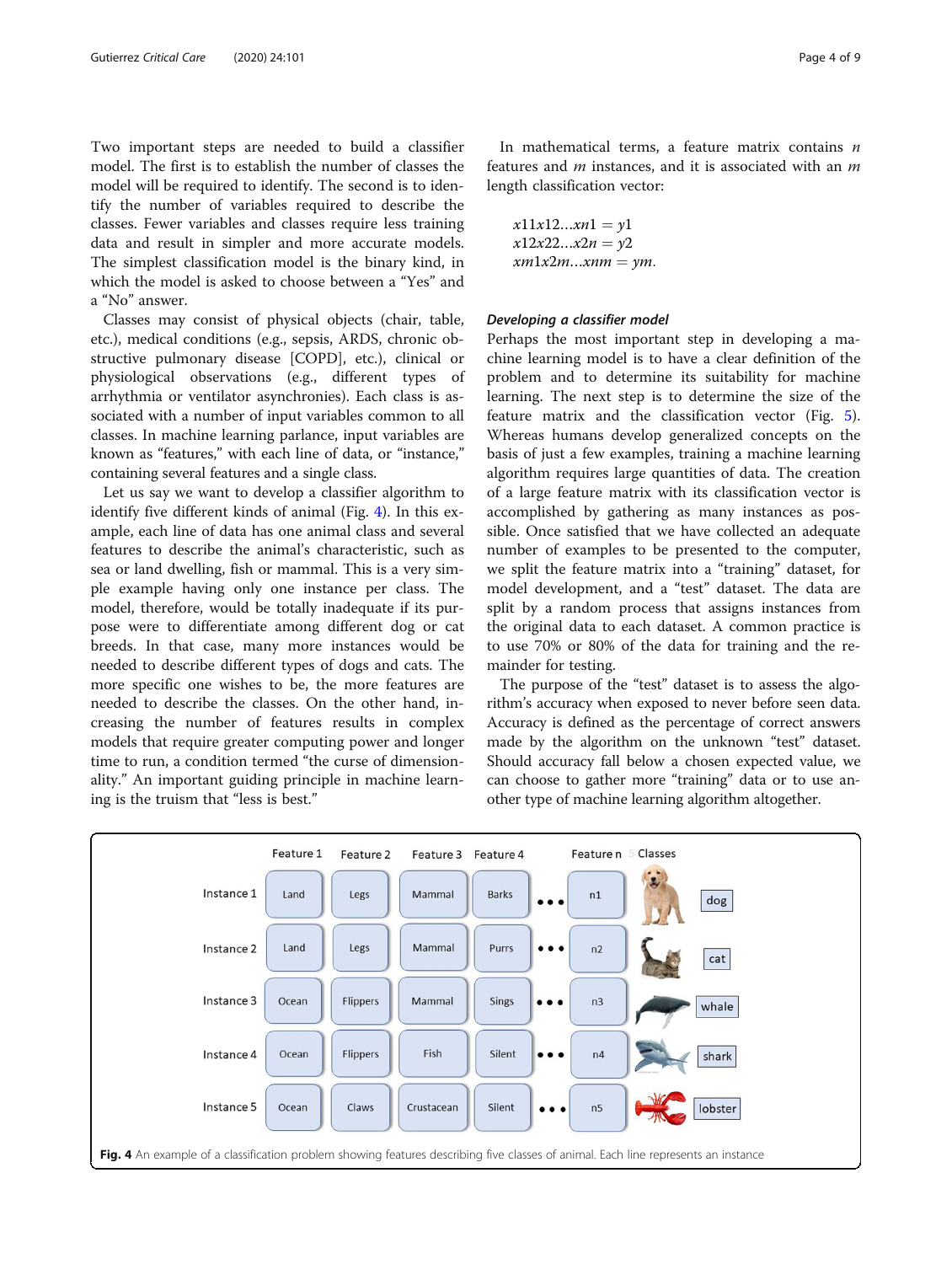<span id="page-4-0"></span>

Several types of classifier algorithms may be used to create the machine learning model. Among them are decision trees, random forests, k-nearest neighbors, and many others (Fig. [3](#page-2-0)). A popular type of classifier algorithm is the neural network, modeled on the way human neurons are thought to process information. The basic element of the neural network, the perceptron, produces a single binary output from several inputs. A neural network results from the interacting of several perceptrons. Advanced machine learning systems encompassing several layers of stacked complex neural networks are called deep learning.

It is beyond the purpose of this chapter to describe the theory and application of these algorithms (listed in Fig. [3\)](#page-2-0), but the reader interested in pursuing this line of investigation can access "scikit-learn" ([https://scikit](https://scikit-learn.org/stable/)[learn.org/stable/](https://scikit-learn.org/stable/)), an open source machine learning library written with the Python programming language (<https://www.python.org/>). This library of programs makes it relatively easy to develop classification supervised machine learning algorithms.

When building a classifier model, it is imperative to generalize its utility to make accurate predictions using both the "training" and the "test" datasets. One should beware of models of high complexity that may conform closely to the "training" set, but have poor accuracy when applied to the "test" dataset, a phenomenon called "overfitting."

#### Unsupervised Machine Learning

In this type of machine learning, no instructions are given to the algorithm on how to process the data. Instead, the computer is asked to extract knowledge from a large set of unclassified data with no known output or a set of rules. Given the lack of label information, a major challenge for the investigator when evaluating an unsupervised algorithm is how to determine the utility of the results, or whether the right output has been achieved. Unsupervised algorithms, however, can be very useful in exploratory attempts to understand large collections of data. The techniques most commonly used are clustering, anomaly detection, and dimensionality reduction.

In clustering, algorithms are asked to identify or partition large data sets into subsections and patterns sharing similar characteristics. In anomaly detection the algorithm is asked to detect atypical patterns in the dataset, such as searching for outliers. Dimensionality reduction is useful when analyzing data having many features, or dimensions. These algorithms may be able to present the data in a simpler form, summarizing its essential characteristics and making it easier for humans or other machine learning algorithms to understand.

An important point to keep in mind is that no machine learning algorithm, regardless of its accuracy, is the only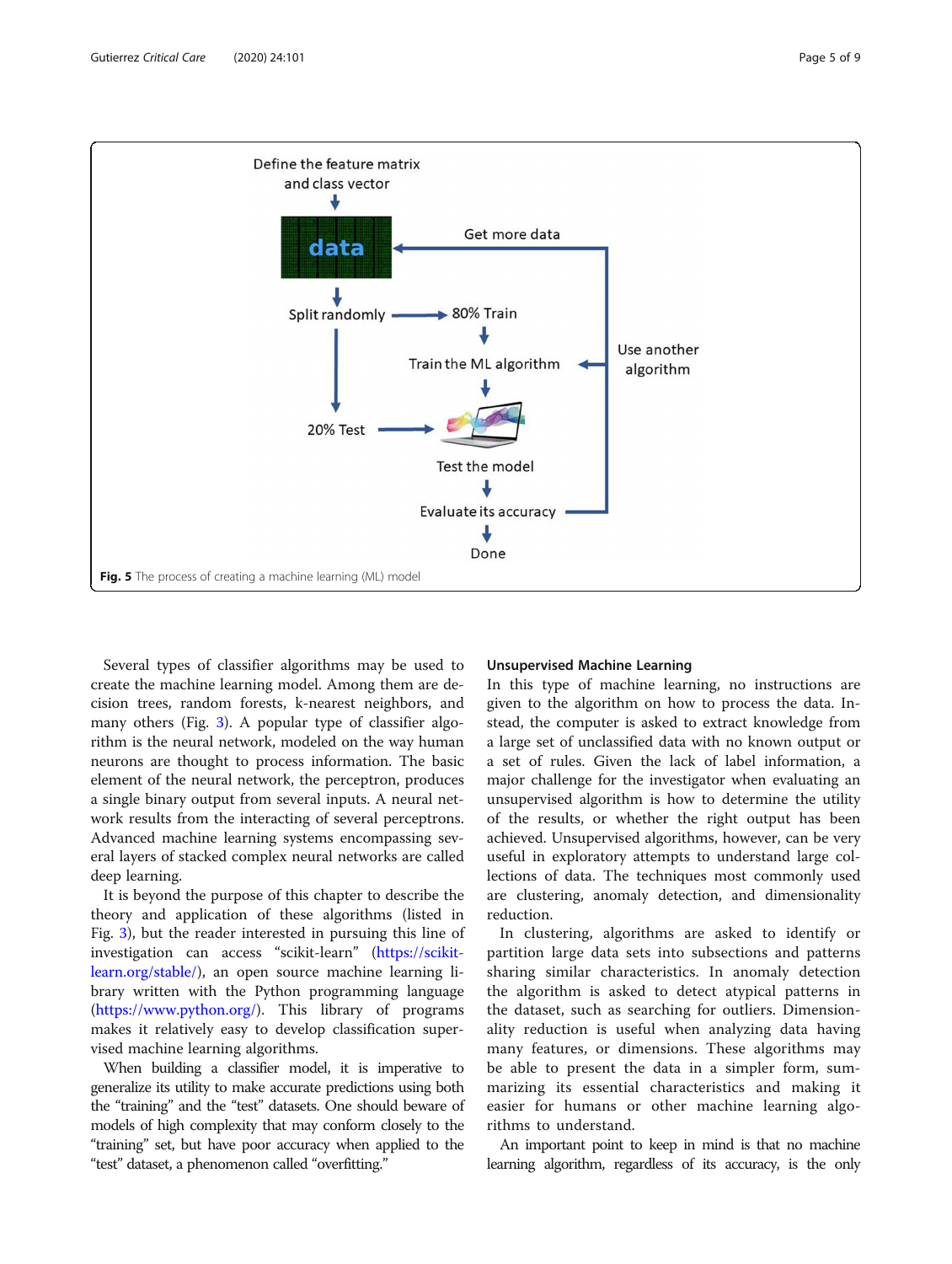possible choice for a model. Other algorithms may be capable of providing a good fit and derive additional useful inferences from the data. For those wishing to delve deeper into the development of machine learning models, a good source of information is the book by Müller and Guido [[9](#page-7-0)] and the website [\(https://www.geeksforgeeks.org/learning-model-build](https://www.geeksforgeeks.org/learning-model-building-scikit-learn-pythonmachine-learning-library/)[ing-scikit-learn-pythonmachine-learning-library/\)](https://www.geeksforgeeks.org/learning-model-building-scikit-learn-pythonmachine-learning-library/).

#### AI Applications in Critical Care

There are numerous opportunities in the hospital setting to apply AI. Unsupervised machine learning techniques have been used to explore massive amounts of data encoded in electronic medical records. Models have been developed to obtain important information in a patient's chart [\[10](#page-7-0)] and identify high-cost patients [\[11](#page-7-0)]. Supervised machine learning algorithms, given their potential for automated pattern recognition of images, have proven their utility in radiology [\[12\]](#page-7-0) and histopathology [[13](#page-7-0)]. Machine learning has been used extensively in the fields of surgery, as it pertains to robotics [\[14](#page-7-0)], in cardiology  $[15]$  $[15]$  $[15]$  for early detection of heart failure  $[16]$  $[16]$  $[16]$ , and in cancer research to classify tumor types and growth rates [[17](#page-8-0)].

Although the introduction of machine learning to the ICU is in its infancy, several studies have already been published describing the application of this technology in the management of the critically ill patient. Some have used large population datasets to predict length of stay, ICU readmission and mortality rates, and the risks of developing medical complications or conditions such as sepsis and ARDS. Other studies have dealt with smaller datasets of clinical and physiological data to aid in the monitoring of patients undergoing ventilatory support.

#### Length of Stay

Houthooft et al. [[18\]](#page-8-0) trained a support vector machine model to forecast patient survival and length of stay using data from 14,480 patients. The model's area under the curve (AUC) for predicting a prolonged length of stay was 0.82. This is in contrast to a clinical study showing the accuracy of physicians to be only 53% when predicting ICU length of stay [\[19](#page-8-0)]. A hidden Markov model framework applied to physiological measurements taken during the first 48 h of ICU admission also predicted ICU length of stay with reasonable accuracy [\[20](#page-8-0)]. The problem of ICU readmission was investigated with a neural network algorithm applied to the Medical Information Mart for Intensive Care III (MIMIC-III) database. This is an open source, freely available database collected from patients treated in the critical care units of the Beth Israel Deaconess Medical Center between 2001 and 2012. The algorithm was able to identify patients at risk of ICU readmission with 0.74 sensitivity and AUC of 0.79 [\[21](#page-8-0)].

#### ICU Mortality

Awad et al. [\[22\]](#page-8-0) applied several machine learning algorithms, including decision trees, random forest, and naïve Bayes to 11,722 first admission MIMIC-II data to predict ICU mortality. Features included demographic, physiological, and laboratory data. These models outperformed standard scoring systems, such as APACHE-II, sequential organ failure assessment (SOFA), and Simplified Acute Physiology Score (SAPS), a finding that was confirmed by the same group in a follow-up study using time-series analysis [[23](#page-8-0)]. A Swedish system using artificial neural networks applied to >200,000 first-time ICU admissions also showed superior performance in predicting the risk of dying when compared to SAPS-3 [\[24](#page-8-0)]. Machine learning models have also been proposed to predict mortality in trauma [[25\]](#page-8-0) and pediatric ICU patients [\[26](#page-8-0)].

The abovementioned ICU survival models, while offering improved performance when compared to standard mortality prediction scoring systems, are somewhat cumbersome to use, require a large number of variables and have yet to be tested prospectively.

#### Complications and Risk Stratification

Yoon et al. [[27\]](#page-8-0) developed a method to predict instability in the ICU based on logistic regression and random forest models of electrocardiogram (EKG) measures of tachycardia, reporting an accuracy of 0.81 and AUC of 0.87. The publication of the study is accompanied by an excellent and highly recommended editorial by Vistisen et al. [[28](#page-8-0)] that thoroughly analyzes the strengths and pitfalls of machine learning methods as predictors of complications in the ICU.

A recent study applied a random forest classifier to over 200,000 electronic health records of hospitalized patients to predict the occurrence of sepsis and septic shock. Although the algorithm was highly specific (98%), it only had a sensitivity of 26%, severely limiting its utility [[29\]](#page-8-0). Other studies have been published describing the use of machine learning models in generating patient-specific risk scores for pulmonary emboli [\[30](#page-8-0)], risk stratification of ARDS [[31](#page-8-0)], prediction of acute kidney injury in severely burned patients [\[32](#page-8-0)] and in general ICU populations [[33\]](#page-8-0), prediction of volume responsiveness after fluid administration [\[34](#page-8-0)] and identification of patients likely to develop complicated Clostridium difficile infection [\[35](#page-8-0)].

#### Mechanical Ventilation

Whereas present day mechanical ventilators work exceedingly well in delivering air to diseased lungs, they are "feed-forward" or open loop systems where the input signal, or mode of ventilation, is largely unaffected by its output, the adequacy of ventilation. As such, ventilators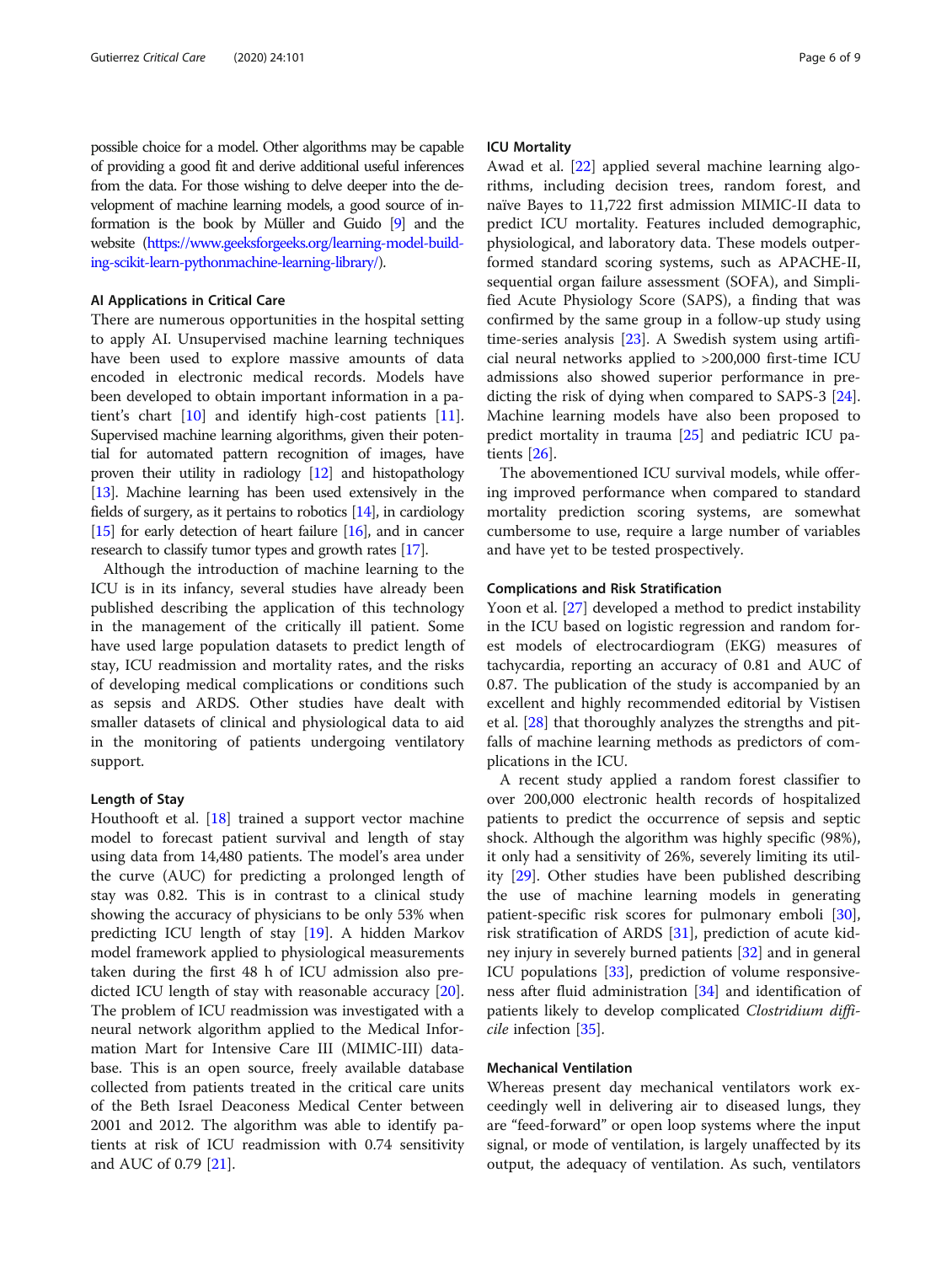lack the capacity to assess the patient's response to the delivered breath. A desirable solution is the development of the autonomous ventilator, a device that could monitor the patient's response to ventilation continuously, while adjusting ventilatory parameters to provide the patient with a comfortable, optimally delivered breath. Although we are far from this ideal device, significant strides are being made toward making it into a reality.

Over the past decade, there has been considerable interest in detecting and classifying patient-ventilator asynchrony, a phenomenon indicating the degree of coupling or response of the patient to ventilatory support [\[36](#page-8-0)]. Machine learning methods of detecting patient-ventilator asynchrony have been based on morphological changes of the pressure and flow signals. Chen et al. [[37](#page-8-0)] developed an algorithm to identify ineffective efforts from the maximum deflection of the expiratory portion of airway pressure and flow. Ineffective effort was present in 58% of the 24 patients enrolled in their study. Analysis of 5899 breaths yielded sensitivity and specificity for the detection of ineffective efforts >90%. An algorithm developed by Blanch at al [\[38](#page-8-0)]. compared a theoretical exponential expiratory flow curve to actual flow tracings. A deviation exceeding 42% was considered indicative of ineffective effort. They compared the predictions of the algorithm in a random selection of 1024 breaths obtained from 16 patients, to those made by five experts and reported 91.5% sensitivity and 91.7% specificity with 80.3% predictive value. As proof-of-concept, this group also reported monitoring airway signals in 51 mechanically ventilated patients and were able to predict the probability of an asynchrony occurring from one breath period to the next using a hidden Markov model [[39](#page-8-0)]. The system used in these trials has been commercialized as Better Care®, and it is capable of acquiring, synchronizing, recording, and analyzing digital signals from bedside monitors and mechanical ventilators [\[38](#page-8-0)].

Rhem et al. [\[40](#page-8-0)] and Adams et al. [[41\]](#page-8-0) developed a set of algorithms to detect two types of asynchrony associated with dynamic hyperinflation, double triggering, and flow asynchrony. Based on a learning database of 5075 breaths from 16 patients, they developed logical operators to recognize double triggering based on bedside clinical rules. Dynamic hyperinflation was identified from the ratio of exhaled to inhaled tidal volume. The algorithms were validated with data drawn from another patient cohort ( $n = 17$ ), resulting in sensitivity and specificity  $>90\%$ .

Sottile at al [\[42](#page-8-0)]. evaluated several types of machine learning algorithms, including random forest, naïve Bayes, and AdaBoost on data recorded from 62 mechanically ventilated patients with or at risk of ARDS. They chose 116 features based on clinical insight and signal description and were able to determine the presence of synchronous breathing, as well as three types of patientventilator asynchrony, including double triggering, flow limited and ineffective triggering, with an AUC >0.89. The authors did acknowledge that their algorithm does not identify all types of patient-ventilator asynchrony, in particular premature ventilator terminated breaths, or cycling asynchronies.

Gholami et al. [[43\]](#page-8-0) trained a random forest classifier algorithm from a training data set produced by five experts who evaluated 1377 breath cycles from 11 mechanically ventilated patients to evaluate cycling asynchronies. Patients were ventilated with pressurecontrolled volume ventilation. The model accurately detected the presence or absence of secondary synchrony with a sensitivity of 89%. Mulqueeny et al. [\[44\]](#page-8-0) used a naïve Bayes machine learning algorithm with 21 features, including measures of respiratory rate, tidal volume, respiratory mechanics and expiratory flow morphology to a dataset of 5624 breaths manually classified by a single observer, resulting in an accuracy of 84%, but a sensitivity of only 59%. Loo et al. [\[45\]](#page-8-0) trained a convolutional neural network with 5500 abnormal and 5500 normal breathing cycles aimed at developing an algorithm capable of separating normal from abnormal breathing cycles, reporting 96.9% sensitivity and 63.7% specificity.

#### The Issue of Accuracy Versus Reliability

The accuracy of a machine learning algorithm is judged by its ability to correctly predict the unseen test dataset. Models are created and tested with instances culled from the same data population, and it is common to find reports of algorithms having very high accuracy scores in the machine learning literature. Given a judicious selection of features, a sufficiently large number of instances, and a wise choice of algorithm, the most likely outcome will be a highly accurate model. If the data are true and verifiable, the model's predictions are also bound to be reliable. On the other hand, when a model trained with untested or faulty data is presented with data drawn from the same population, the predictions are likely to be accurate but totally unreliable. As some have succinctly put it, rubbish in, rubbish out.

This begs the question of what are the limits of model reliability. Whereas AI is able to consider numerous variables and minimize human bias in data classification, it cannot insure model reliability. Therefore, the greatest challenge when creating a clinical machine learning model lies in identifying the gold standard to be used in the classification. A great deal of what we see and do in medicine is highly subjective, and unanimity of opinion is seldom found among intensivists. For example, a study [[46\]](#page-8-0) on interobserver reliability of clinicians in diagnosing ARDS according to the Berlin definition found only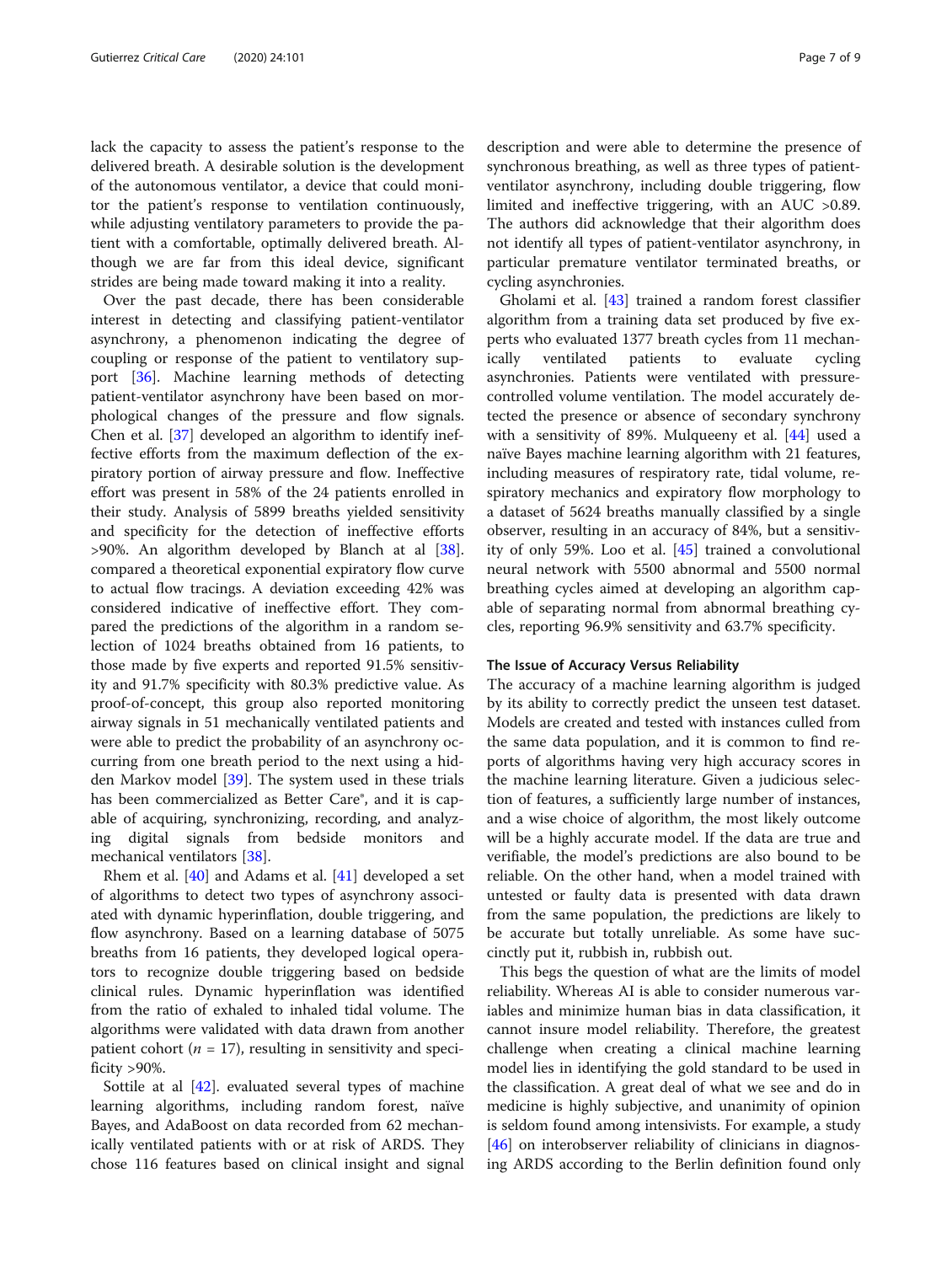<span id="page-7-0"></span>a moderate degree of reliability (kappa = 0.50). The main driver of the variability was the interpretation of chest radiographs. Similar findings were noted in clinicians evaluating optic disk photographs for glaucoma (kappa 0.40–0.52) [[47\]](#page-8-0). It is therefore unlikely that model reliability in the ICU will ever exceed 60–70%, even in the best of hands.

#### Conclusion

Experienced intensivists excel at collecting, classifying, and analyzing snapshots of clinical information to expeditiously reach a diagnosis and decide on treatment options. In the data-intensive environment of today's ICUs, however, intensivists must cope with a relentless flow of information, some of it useful, most of it not. According to a thoughtful essay by Alan Morris [[48\]](#page-8-0), intensivists must contend with no less than 236 variables when caring for patients on ventilatory support. The ability to catalog, correlate, and classify these variables on a continuous basis lies well beyond the capabilities of even the most knowledgeable and perceptive of clinicians.

The judicious application of AI technology can be of assistance in helping us deal with information overload. Machine learning algorithms have been used to analyze data stored in electronic medical records to predict ICU mortality and length of stay. They also have furthered our understanding of populations who may be at risk of disease progression or likely to experience medical complications. These retrospective studies, useful as they may be in the early identification and stratification of patients, represent only the low-lying fruit in AI research.

A more difficult task, but perhaps one with far greater potential, is the development of intelligent machine learning monitors capable of continuously assessing the human response to critical illness with a high degree of certainty. The development of such monitors will provide the knowledge and experience needed for the creation of the semi-autonomous ICU, an environment where intelligent machines provide most of the care delivered today by humans.

The full potential of AI will be realized once it becomes a trustworthy clinical adjunct to intensivists. By helping us cope with information overload, AI endowed machines may allow our faculties of reflection, imagination, and compassion to come to the fore when caring for fellow humans in distress. The future of AI in the ICU is indeed bright. As with all new technologies, there will be zealots and pharisees, ups and downs, elations and disappointments, as well as thorny ethical quandaries. I have no doubt, however, that AI is here to stay, and it behooves us to become familiar with this technology for the betterment of our patients.

#### Acknowledgements

None.

#### Author's contributions

Single author review by Guillermo Gutierrez, MD, PhD who has read and approved of the final manuscript.

#### Funding

This work was supported in part by a generous Fulbright Scholar grant from the Fulbright Commission for Educational Exchange between the United States, Belgium, and Luxembourg and by the Pulmonary, Critical Care and Sleep Medicine Division Research Fund. The George Washington University MFA.

#### Availability of data and materials

Not applicable.

Ethics approval and consent to participate Not applicable.

# Consent for publication

Not applicable.

#### Competing interests

G Gutierrez - US Patent App. 16/395,266, 2019 on Mechanical Ventilation Machine Learning.

#### Published online: 24 March 2020

#### **References**

- 1. Proposed Regulatory Framework for Modifications to Artificial Intelligence/ Machine Learning (AI/ML)-Based Software as a Medical Device (SaMD). <https://www.fda.gov/media/122535/> download. Accessed 20 Aug 2019.
- 2. Gottfredson LS. Mainstream science on intelligence: an editorial with 52 signatories, history, and bibliography. Intelligence. 1997;24:13–23.
- 3. Gobet F, Clarkson G. Chunks in expert memory: evidence for the magical number four ... Or is it two? Memory. 2004;12:732–47.
- 4. Gardner RM, Scoville OP, West BJ, Bateman B, Cundick RM Jr, Clemmer TP. Integrated computer systems for monitoring of the critically ill. Proc Annu Symp Comput Appl Med Care. 1977;1:301–7.
- 5. Grossman R, Hew E, Aberman A. Assessment of the ability to manage patients on mechanical ventilators using a computer model. Acute Care. 1983–1984;10:95–102.
- 6. Ohlson KB, Westenskow DR, Jordan WS. A microprocessor based feedback controller for mechanical ventilation. Ann Biomed Eng. 1982;10:35–48.
- 7. Sittig DF, Gardner RM, Pace NL, Morris AH, Beck E. Computerized management of patient care in a complex, controlled clinical trial in the intensive care unit. Comput Methods Prog Biomed. 1989;30:77–84.
- 8. Henderson S, Crapo RO, Wallace CJ, East TD, Morris AH, Gardner RM. Performance of computerized protocols for the management of arterial oxygenation in an intensive care unit. Int J Clin Monit Comput. 1991-1992;8: 271–80.
- 9. Müller AC, Guido S. Introduction to machine learning with Python: a guide for data scientists. Sebastopol: O'Reilly Media; 2017.
- 10. Escobar GJ, Turk BJ, Ragins A, et al. Piloting electronic medical record-based early detection of inpatient deterioration in community hospitals. J Hosp Med. 2016;11(Suppl 1):S18–24.
- 11. Beam AL, Kohane IS. Big data and machine learning in health care. JAMA. 2018;319:1317–8.
- 12. Hosny A, Parmar C, Quackenbush J, Schwartz LH, Aerts HJWL. Artificial intelligence in radiology. Nat Rev Cancer. 2018;18:500–10.
- 13. Litjens G, Sánchez CI, Timofeeva N, et al. Deep learning as a tool for increased accuracy and efficiency of histopathological diagnosis. Sci Rep. 2016;6:26286.
- 14. Kassahun Y, Yu B, Tibebu AT, et al. Surgical robotics beyond enhanced dexterity instrumentation: a survey of machine learning techniques and their role in intelligent and autonomous surgical actions. Int J Comput Assist Radiol Surg. 2016;11:553–68.
- 15. Johnson KW, Torres Soto J, Glicksberg BS, et al. Artificial intelligence in cardiology. J Am Coll Cardiol. 2018;71:2668–79.